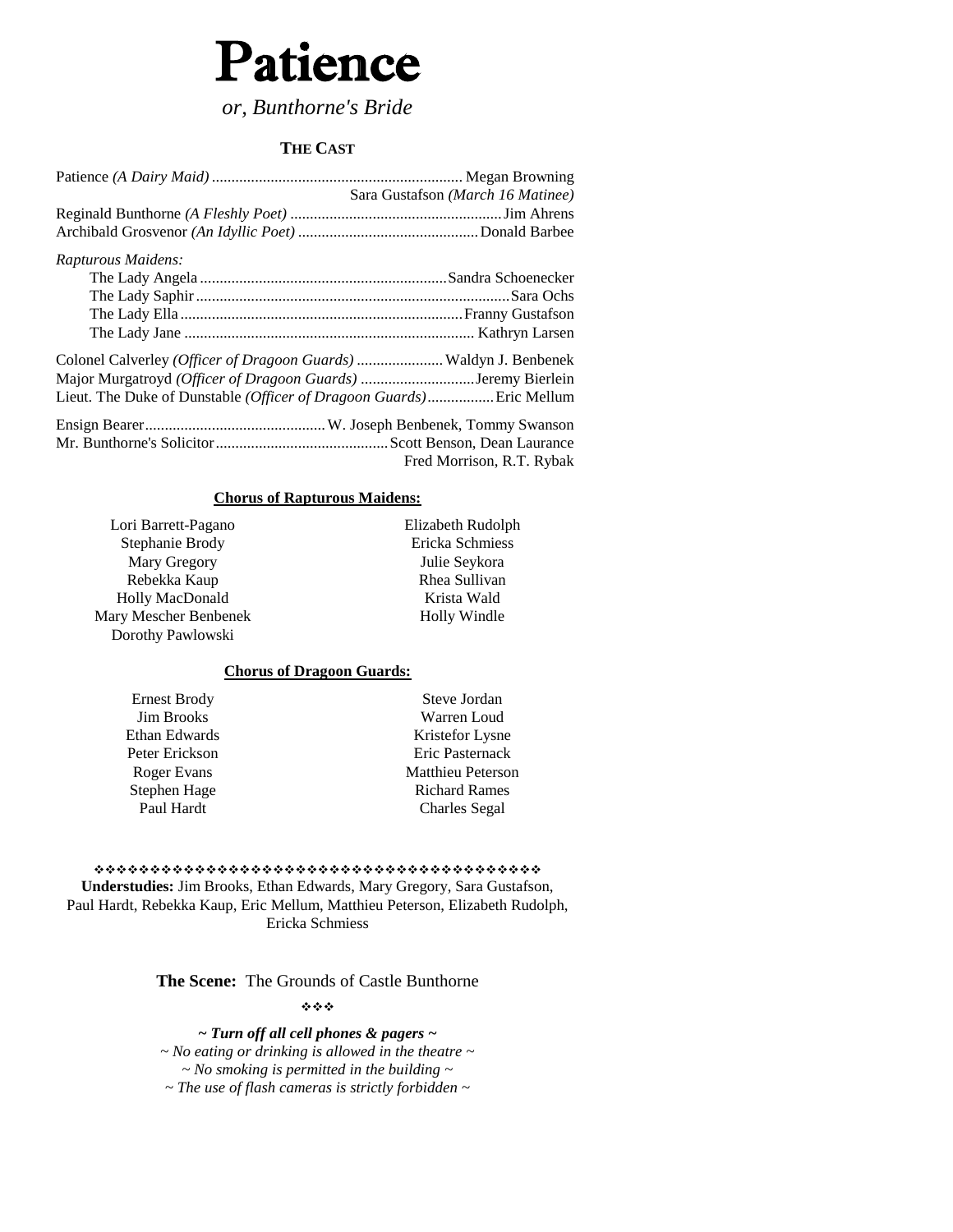#### **Director's Note**

When W. S. Gilbert first plotted the story that would become *Patience*, he had in mind a tale of two rival curates. Much as Dr. Daly, of *The Sorcerer,* had raised a hymn to the ladies who "gazed upon me, rapt in adoration," these rivals would contend for the attentions of a chorus of sensitive county maidens. One of these handsome young men was actually to be named (I'm not making this up) Lawn Tennison. But Gilbert, having already been troubled by charges of irreverence aimed at Dr. Daly, felt he might be wise to find new personas for his leading men. The growing notoriety of the young Oscar Wilde, as well as the public's ongoing fascination with other flamboyant personalities in and around the Aesthetic Movement in art and poetry, suggested to Gilbert an easy and audience-pleasing target.

All of which suggests that, at the core, *Patience* is not about the Aesthetic Movement at all, though Gilbert obviously enjoys tweaking the pretensions of the art-for-art's-sake set. Gilbert's bigger target, here as elsewhere, is the fatuousness of romantic love. In art as in life, Gilbert didn't believe in it. By his lights, any reasonably attractive and intelligent young gentleman ought to be able to make a happy life with any reasonably attractive and intelligent young lady. Aesthetic transfiguration is not something you'd want to gaze at across the breakfast table.

But we have not lost faith in romantic love. Whether it is a duty or not, we cannot say, but still would urge you to "try, try, try to love. It isn't that difficult if you put your whole mind to it."

*– Lesley Hendrickson*

#### **Synopsis**

Act I: The village maidens, despairing because their idol, aesthetic poet Reginald Bunthorne, is "coy and cares for none," learn that Bunthorne loves Patience, the village milkmaid. Patience (who says she has never loved) announces that the 35th Dragoon Guards have returned to the village. This news fails to interest the newly "etherealized" maidens despite the fact that they were all engaged to these "fleshly men" the year before.

The dragoons arrive in fine martial style calculated to stir feminine admiration, only to find the maidens too engrossed with Bunthorne to notice them. Bunthorne, "alone and unobserved," reveals the truth: he is only posing as an aesthetic poet in order to get attention. Patience, rebuffing him, seeks guidance from Lady Angela, who explains that True Love is always Unselfish. Angela's inquiries reveal that years before, Patience had loved her playmate, a little boy. An attentive stranger turns out to be this very playfellow – Archibald ("The All Right") Grosvenor, a genuine aesthete. Since loving so perfect a being would not require the unselfishness specified for True Love, Patience sadly rejects him.

The maidens provide an aesthetic escort for the disconsolate Bunthorne who (by the advice of his solicitor) has decided to "put himself up to be raffled for." Interrupting the proceedings, Patience offers her hand to Bunthorne. The maidens seek consolation with the dragoons, until the arrival of the true aesthetic poet, Grosvenor, unleashes a feminine "Florentine fourteenth-century frenzy."

Act II: Lady Jane, the oldest maiden of them all, alone remains faithful to Bunthorne, hoping she will "reap her reward" before her charms decline. Grosvenor, hotly pursued by the enraptured maidens, tries to convince them of the hopelessness of their passion. Giving them the slip, he meets Patience, who confides that True Love with Bunthorne is less than idyllic. Without the adulation of the maidens, Bunthorne, too is unhappy. Finding a staunch ally in Lady Jane, he resolves to beat Grosvenor "on his own ground." Meanwhile, the Colonel, Major, and Duke have reached a similar conclusion and are bent on winning back the admiration of the maidens by adopting aestheticism. Angela and Saphir are properly impressed, although the question remains as to which lucky girl should win the "great matrimonial fish" – the Duke. Bunthorne, by means of dire threats, forces Grosvenor to become commonplace. The surprising result is a general unaesthetic "transfiguration" which leaves the discontented Bunthorne with only a "vegetable love."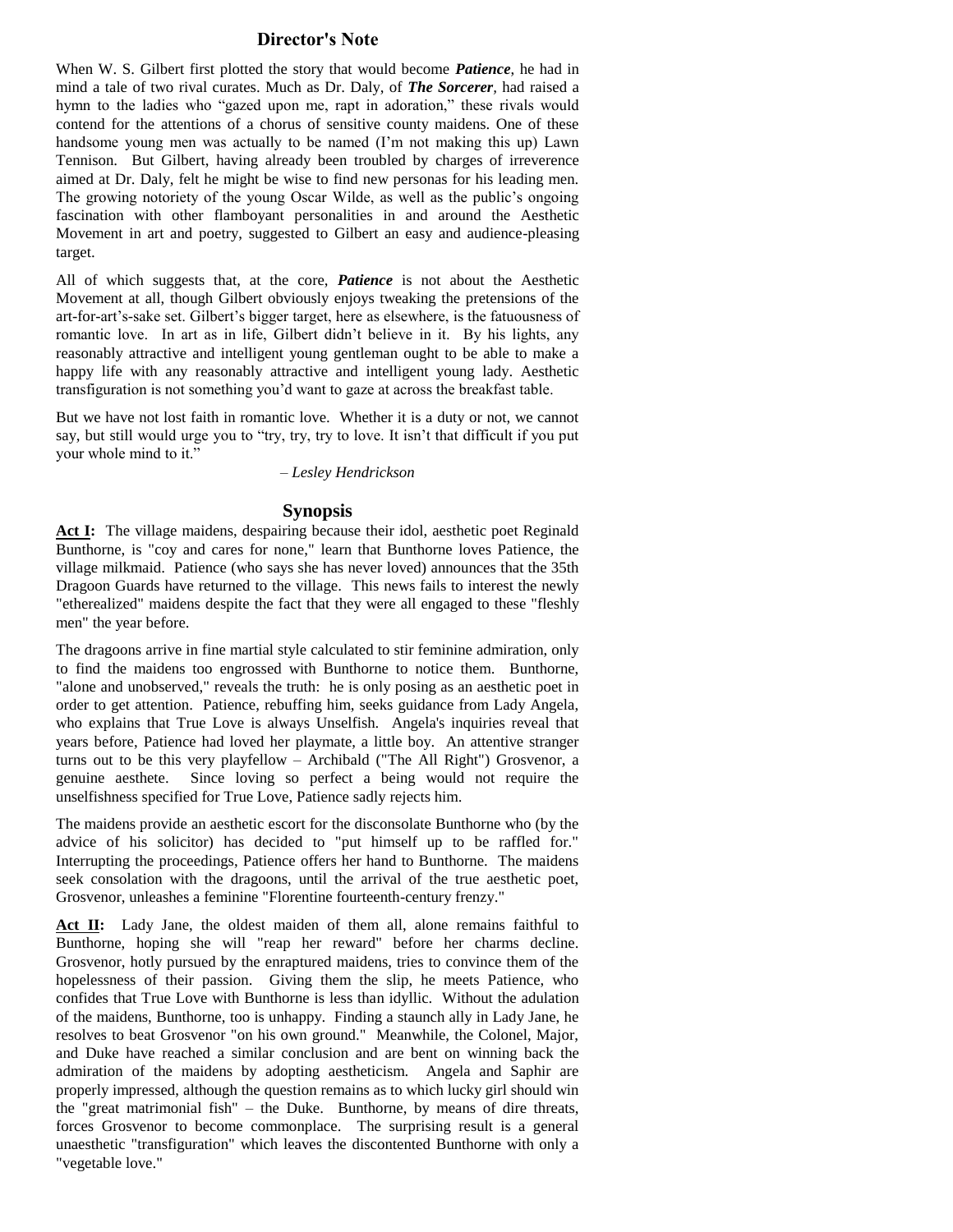#### **PRODUCTION STAFF**

| Assistant Stage Managers Peggie Kennedy, Jennifer Anne McDermott    |
|---------------------------------------------------------------------|
|                                                                     |
| Set Construction and Painting  Sophie Benbenek, Eileen Bostwick     |
| Samantha Bostwick, Chuck Dibble, Mark Ellenberger                   |
| Dave Hedlund, Mike Heitke-Felbeck, Chris Henly, Dan Hollinger       |
| Lisa Horton, Bob Hunter, Bob Johanneck, Peggie Kennedy, Randy Klauk |
| Dean Laurance, Leah Pasillas, Susan Shelso, Elizabeth Tracy         |
| with Ernest Brody and other cast members                            |
|                                                                     |
|                                                                     |
|                                                                     |
|                                                                     |
| Costume WorkersSophie Benbenek, Wendy Evans, Lesley Hendrickson     |
| Vicky Hinrichs, Jo Pasternack, Carol Sandberg, Mitchell Tindell     |
| Jean Van Heel, Judy Wehrwein, Heather Wilson, & cast members        |
|                                                                     |
|                                                                     |
|                                                                     |
|                                                                     |
|                                                                     |
|                                                                     |
|                                                                     |
|                                                                     |
|                                                                     |
| Carol Manning, Charlotte Morrison, Fred Morrison                    |
| Jo Pasternack, Kathy Rausch, Judy Wehrwein, Evelyne Weinberg        |
|                                                                     |
|                                                                     |
|                                                                     |

#### *The Board:*

#### **ORCHESTRA**

| Greg Bastien, Nancy Birth, Debbie Feinwachs       |
|---------------------------------------------------|
| Melissa Mathews, Brigid McCarthy, Sharon Munkwitz |
| Kristin Sammartano, Rebecca Sammartano, Eva Zorn  |
|                                                   |
|                                                   |
| John Litch, Karen Rognsvoog                       |
|                                                   |
|                                                   |
|                                                   |
|                                                   |
|                                                   |
|                                                   |
|                                                   |
|                                                   |
|                                                   |
|                                                   |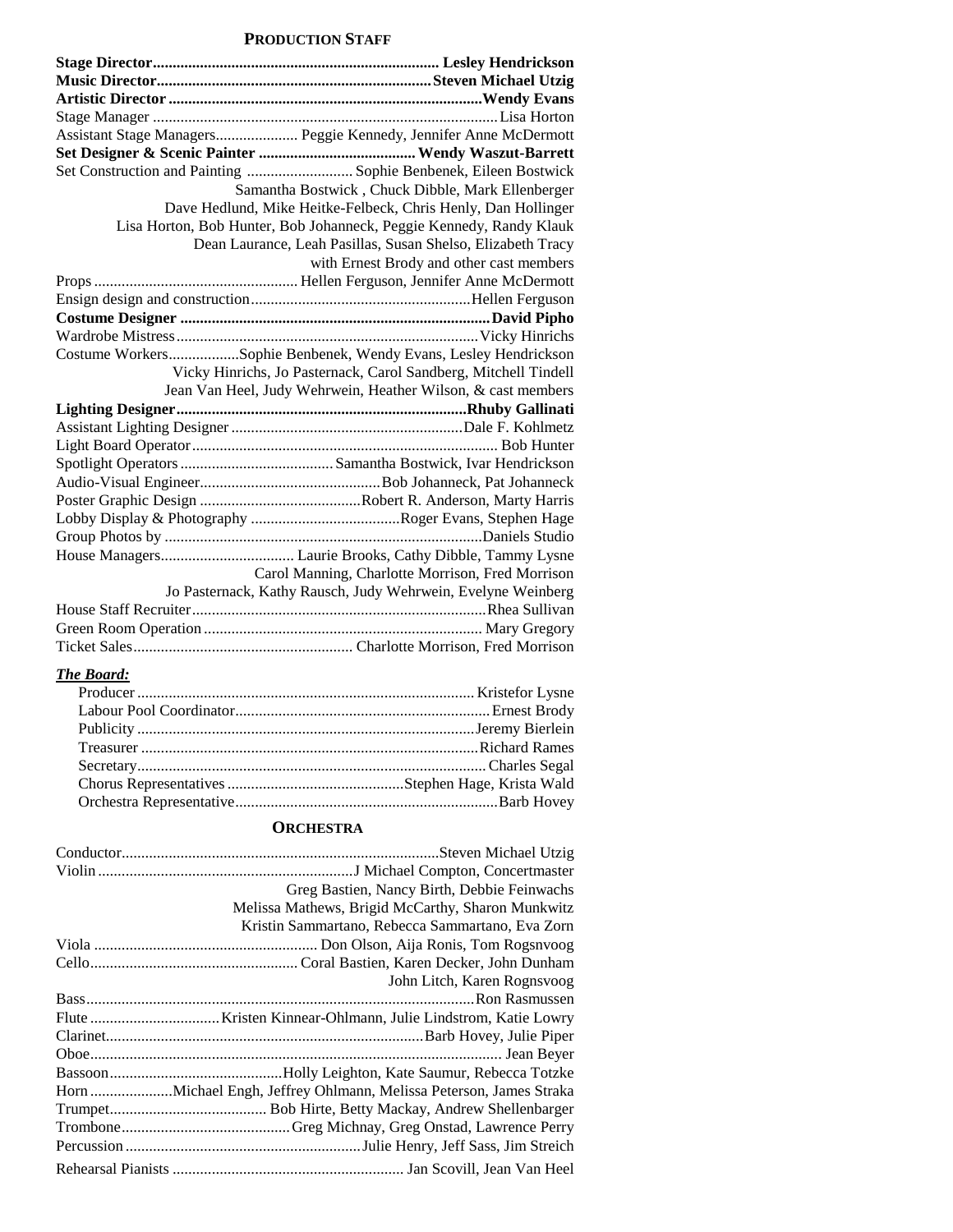#### **GLOSSARY** *(in order of occurrence)*

**Colonel Calverley's "If you want a receipt..."** - requires at least a page to itself, and is annotated on the lobby board. The receipt (recipe) for a heavy dragoon (cavalry soldier) consists of characteristics of many famous people. The scum is removed, and the residuum (remainder) is the final product.

*Fleshly* **thing** - something carnal or sensual

**Bunthorne's poem** *Oh, Hollow! Hollow! Hollow!***:** - amaranthine asphodel means "undying lilies", and calomel, colocynth, and aloe are all laxatives derived from plants. The gist of the poem is the incompatibility of poetic and medicinal properties of flowers.

**You are not** *Empyrean* - Celestial

- **You are not** *Della Cruscan*  school of poetry started by sentimental Englishmen in Florence in the eighteenth century.
- **Oh,** *South Kensington*  Lady Jane is apostrophizing an artistic area of London including the School of Design and several museums.
- **When uttered in** *Hessians*  military boots (from German state Hesse)
- **the** *peripatetics* **of long-haired æsthetics**  wanderings

**yearning for** *Elysian Fields* - Abode of the blessed, in Greek myth

**black** *Aceldama* **of sorrow** - field of blood; originally the potter's field purchased with Judas's blood money.

**Oh,** *Chronos,* **this is too bad of you** - Father Time, in Greek mythology

**Gaily pipe** *Pandaean* **pleasure** - refers to Pan, Greek pastoral god, who played Pan pipes.

- **With a** *Daphnephoric* **bound**  Daphne, a nymph renowned for virgin timidity and shyness, was changed into a laurel tree to escape the attentions of Apollo. She presumably bounded as she ran.
- **with rouge, lip-salve, and** *pearly grey*  a face powder

*decalet* - a ten-line poem

**his placidity** *emetical* - nauseating (or worse)

**To stuff his conversation full of** *quibble* **and of** *quiddity* - to make his conversation pompous and boring with hair-spitting.

*half-bred black and tan* - mongrel terrier dog, a low-class pet

**thinks** *suburban 'hops'* **more fun than** *'Monday Pops'* - prefers low-class dances to more high-brow classical concerts

**A** *Chancery Lane* **young man, a** *Somerset House* **young man** - references to Legal and Government office districts, respectively

*Greenery-yallery, Grosvenor Gallery* - Green and yellow were colors favored by Pre-Raphaelites, who exhibited in Grosvenor Gallery

*Sewell & Cross* **...** *Howell & James* **...** *Waterloo House* **...** *Madame Louise* -

references to fashionable drapers and milliners shops

#### **GSVLOC – THE PAST AND THE FUTURE:**

Since its founding in 1979 by Dick Fishel and Jim Hart, the company has produced all the Gilbert and Sullivan shows: *Trial By Jury* (1979), *Patience* (1980), *Iolanthe* (1981), *Princess Ida* (1982), *Ruddigore* (1983), *The Gondoliers* (1984), *The Mikado* (Spring 1985), *The Sorcerer* (Fall 1985), *The Pirates of Penzance* (1986), *The Yeomen of the Guard* (1987), *Utopia, Ltd.* (1988), *H.M.S. Pinafore* (1989), *Patience* (1990), *The Grand Duke* (1991), *Iolanthe* (1992), *Princess Ida* (1993), *The Gondoliers* (1994), *Ruddigore* (1995), *The Mikado* (Spring 1996), *The Zoo* and *Trial By Jury* (Fall 1996), *The Sorcerer* (1997), *The Pirates of Penzance* (1998), *The Yeomen of the Guard* (1999),

Offenbach's *Orpheus in the Underworld* (2000), and *H.M.S. Pinafore* (2001)

We will again be joining the Minneapolis Pops Orchestra at the Lake Harriet Band Shell this summer – for *Iolanthe*, on July 13 & 14

In the Spring of 2003, we will present *The Grand Duke*.

Tax deductible contributions to help support our season are always welcome.

**THE GILBERT & SULLIVAN VERY LIGHT OPERA COMPANY**  P.O. Box 580172, Minneapolis MN 55458 Telephone: (651) 255-6947 *Visit the GSVLOC home page at:* **http://www.gsvloc.org**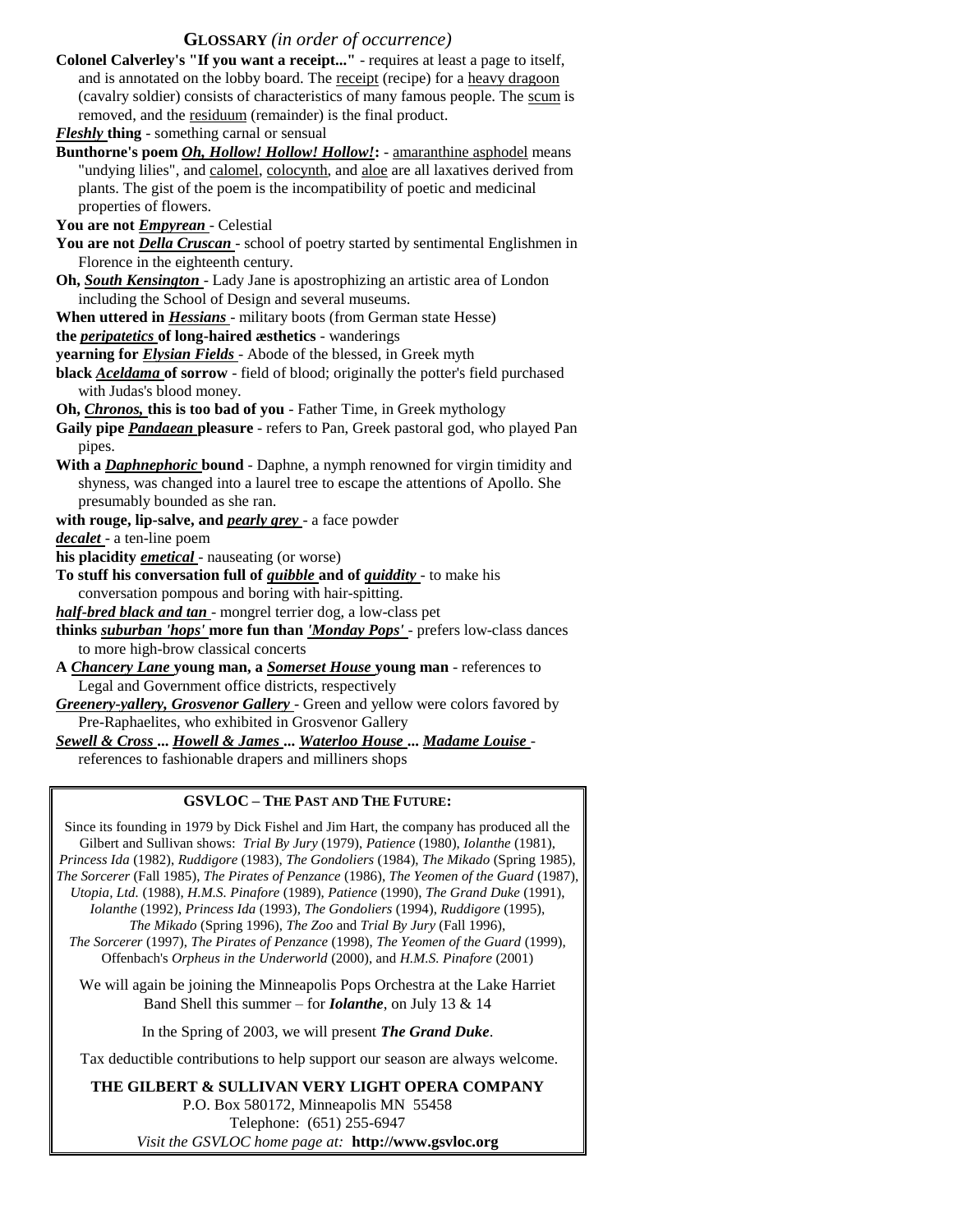### **CONTRIBUTORS**

#### **Aesthetic Poets** (\$100 and over)

Anonymous  $\div$  Philip Asgian  $\div$  Carolyn & Ric Davies  $\div$  John Giordano & Michael Dunham  $\ast$  Janet Zander & Mark Ellenberger  $\ast$  Gretchen & Jim Fogo  $\ast$  Barb Hovey  $\div$  Thor Lyford  $\div$  David Mech  $\div$  Edward Neira  $\div$  Don Olson  $\div$  John & Dianne Orbison  $\triangle$  Garry & Mary Ann Peterson  $\triangle$  R. N. Quiche  $\triangle$  Jim Quinn  $\triangle$ Marvin & Martha Rogers  $\div$  Tom & Beverly Rogers  $\div$  Louise & William Rondano  $\triangleleft$  James Schwarz  $\triangleleft$  Terrapin Technologies, Inc.  $\triangleleft$ 

#### **Trustees For Beauty** (\$50 - \$99)

Arlene & Tom Alm  $\div$  Suzanne Ammerman  $\div$  Patricia & Mark Bauer  $\div$  Marv Bookin  $\triangle$  Jeffrey R. Brown  $\triangle$  Dean & Amy Carlson  $\triangle$  Ray & Susan Devogel  $\triangle$ Mary Ann Doyle  $\triangle$  Robert Erikson  $\triangle$  David & Kris Henderson  $\triangle$  Bob & Marge Hennesy  $\triangle$  Richard E. Hinkie  $\triangle$  Bill & Nancy Jones  $\triangle$  Mary S. Jones  $\triangle$  Kenneth Kauffman • Robert Linde • George R. Martin • Kristi McNamara • Catherine Niewoehner  $\triangle$  Riley Owens  $\triangle$  Nancy & Bert Poritsky  $\triangle$  Jo Ann Rice  $\triangle$  Paul Sackett \* Wayne A. Schultz \* William Sell \* Richard & Caroline Thompson \* Brett D. Wagner  $\triangle$  Connie Waterous  $\triangle$  Evelyne T. Weinberg  $\triangle$ 

#### **Apostles of Simplicity** (up to \$50)

Benjamin & Aroti Bayman  $\div$  Phillip & Karen Bergem  $\div$  Ruth Berman  $\div$  Jeffry & Faye Bies  $\triangle$  Mary & Robert Boehlke  $\triangle$  Dr. Charles J. Boltuck  $\triangle$  Rose Marie Bryan \* Robert R. Burns \* Ervin J. Christensen \* Kristy Lynn Conrad Harms \* James Cullen  $\triangle$  Susan Doak  $\triangle$  Frank Dowding  $\triangle$  David Dyer-Bennet  $\triangle$  Jean Eastman  $\triangle$ Dawn M. Ehlmann  $\div$  Elizabeth B. Erickson  $\div$  Leonard & Karen Erickson  $\div$ Constance Evans  $\div$  John E. Evans  $\div$  Rich & Judith Fine  $\div$  Amy Frankfurt  $\div$  Gayle Gaskill  $\div$  Robert H. Golder  $\div$  Bruce Gottsche  $\div$  Arthur Gropen  $\div$  Joan Guggemos \* Florence Halverson \* Madeline & Morton Hamermesh \* Linda Dexter Hancher • Tom & Margaret Holzinger • Dorothy E. Horst • C. Joseph & Katherine Howard  $\cdot$  Mary Ann Huelster  $\cdot$  Alice Hughes  $\cdot$  John & Nancy Hughes  $\cdot$  Tom & Pat Joyce  $\triangleleft$  George Francis Kane  $\triangleleft$  Marita Karlisch  $\triangleleft$  Jake Koller  $\triangleleft$  Thomas Lanzatella • Lynn Lockhart • Roderick & Joanne MacDonald • Michael Mack • Dr. Merle Mark  $\div$  Thea Marshall  $\div$  C. Paul Martin  $\div$  Jean McCampbell  $\div$  Valinda McCarter  $\div$  Jan McLandsborough  $\div$  Adele Mehta  $\div$  Mr. & Mrs. Don J. Miller  $\div$ Don Mittelstadt  $\div$  Shirley Moore  $\div$  Colleen Stucker Netzell  $\div$  Mr. & Mrs. S. Nooger  $\div$  Barbara Nussbaum  $\div$  Daniel P. O'Neill  $\div$  Dan & Pat Panshin  $\div$  Pat Pennington  $\div$  Elsa Peterson  $\div$  Catherine M. Pitz  $\div$  Ann Pollack  $\div$  John & Marge Pollack  $\div$  Miriam Reibold  $\div$  Charles Frisch & Marilyn Reichman  $\div$  Bob & Elie Reid  $\div$  Ruth Rosendahl  $\div$  Jack Ross  $\div$  Elaine Savick  $\div$  Steven Schier  $\div$  Judith Shalaby  $\div$  Leon Shaw  $\div$  William K. Sheffield  $\div$  Deb Sittko  $\div$  Jackie Soucek  $\div$  Bill & Diane Sowden  $\triangle$  Peggy Spurgeon, in Memory of Blake Jones  $\triangle$  Janet & Craig Swan • Thomas E. Trisko • Marcia Van Hulle • Lillian Wallis • Richard Woellner  $\triangle$  Lorraine Zauft  $\triangle$ 

#### \*\*\*\*

#### **ACKNOWLEDGEMENTS**

Hobart United Methodist Church, Plymouth Congregational Church, Child Garden Montessori School, St. Anne's Episcopal Church, Christine Jamison, Dwight Horton, and for our loving crop of ushers, ticket sellers, and concessionaires. O Art, we thank thee for this boon!